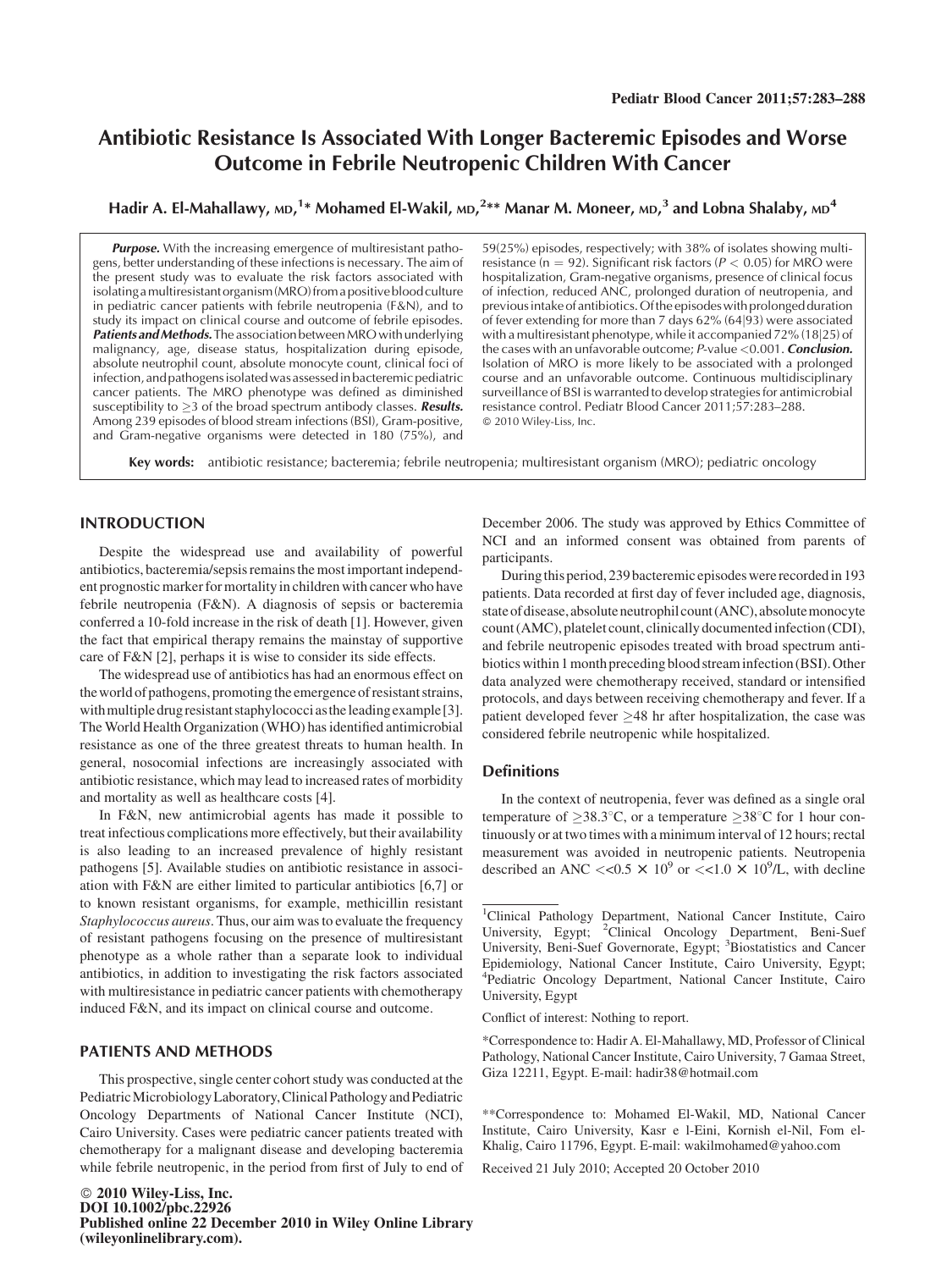## 284 El-Mahallawy et al.

predicted over the next 2 days [2]. Lower respiratory tract infections (LRTI)was definedasanynewinfiltratearisingwithin 48 hr before or after the onset of the febrile episode. When the blood culture revealed a potential contaminant, another positive blood culture, or other clinical evidence of ongoing BSI, such as rigors, hypotension, or documented infection at a second site with the same organism, was required for confirmation of true infection.

## Microbiology

Two blood culture sets were usually drawn from each patient within the first day of fever from two separate veins. If the cannula site, portacath, or CVC was suspected as the source of infection, a blood sample was obtained from it as well. Collected blood was directly injected into Bactec® (Becton Dickinsion, Franklin Lakes, NJ)

|  | TABLE I. Characteristics of Patients ( $N = 193$ ) and Episodes ( $N = 293$ ) in Relation to Antibiotic Resistance |  |  |  |  |  |  |
|--|--------------------------------------------------------------------------------------------------------------------|--|--|--|--|--|--|
|--|--------------------------------------------------------------------------------------------------------------------|--|--|--|--|--|--|

| Parameters                              | Sensitive, $N(\%)$ | Resistant, $N$ (%) | $P$ -value |
|-----------------------------------------|--------------------|--------------------|------------|
| Age, years                              | $5(0.25-18)$       | $5(0.25-18)$       | 0.843      |
| Sex                                     |                    |                    |            |
| Male ( $n = 119$ )                      | 72(61)             | 47 (39)            | 0.676      |
| Female $(n = 38)$                       | 47(64)             | 27(36)             |            |
| Disease                                 |                    |                    |            |
| AML $(n = 56)$                          | 28 (50)            | 28(50)             | 0.065      |
| ALL $(n = 58)$                          | 36(62)             | 22(38)             |            |
| Lymphoma ( $n = 30$ )                   | 18(60)             | 12(40)             |            |
| Solid tumors ( $n = 49$ )               | 37 (76)            | 12(24)             |            |
| Disease status                          |                    |                    |            |
| Induction ( $n = 64$ )                  | 37 (58)            | 27(42)             | 0.076      |
| Maintenance $(n = 45)$                  | 31(69)             | 14(31)             |            |
| Solid tumors ( $n = 36$ )               | 27(75)             | 9(25)              |            |
| Relapse ( $n = 48$ )                    | 24 (50)            | 24(50)             |            |
| Chemotherapy                            |                    |                    |            |
| Intensified ( $n = 121$ )               | 68 (56)            | 53 (44)            | 0.088      |
| Standard ( $n = 118$ )                  | 79 (67)            | 39 (33)            |            |
| Days between chemotherapy and fever     |                    |                    |            |
| $<$ 7 days (n = 83)                     | 44 (53)            | 39(47)             | 0.049      |
| $\geq$ 7 days (n = 156)                 | 103(66)            | 53 (34)            |            |
| Hospitalized ( $n = 95$ )               | 49 (52)            | 46(48)             | 0.010      |
| Out-patient ( $n = 144$ )               | 98 (68)            | 46 (32)            |            |
| Fever degree                            |                    |                    |            |
| $<39^{\circ}$ C (n = 116)               | 78 (67)            | 38 (33)            | 0.077      |
| $>39^{\circ}$ C (n = 123)               | 69 (560)           | 54 (44)            |            |
| Clinical infections                     |                    |                    |            |
| Yes $(n = 125)$                         | 67 (54)            | 58 (46)            | 0.009      |
| No $(n = 114)$                          | 80 (70)            | 34(30)             |            |
| CVC infection                           |                    |                    |            |
| Yes $(n = 14)$                          | 5(36)              | 9(64)              | < 0.001    |
| No $(n = 225)$                          | 142 (63)           | 83 (37)            |            |
| Chest infection                         |                    |                    |            |
| Yes ( $n = 63$ )                        | 24 (38)            | 39(62)             | < 0.001    |
| No $(n = 176)$                          | 123 (70)           | 53 (30)            |            |
| Blood counts, $10^9$ /L, median (range) |                    |                    |            |
| ANC $0.049(0.0-10.1)$                   | $0.05(0.0-10.1)$   | $0.03(0.0-1.5)$    | 0.128      |
| AMC 0.040 (0.0-2.5)                     | $0.07(0.0-2.5)$    | $0.03(0.0-1.3)$    | 0.025      |
| Platelets 38.0 (3.0–905.0)              | $42(4 - 905)$      | $28.5(3 - 433)$    | 0.029      |
| Organism                                |                    |                    |            |
| Gram positive ( $n = 180$ )             | 121 (67)           | 59 (33)            | 0.002      |
| Gram negative ( $n = 59$ )              | 26(44)             | 33 (56)            |            |
| Fungi                                   |                    |                    |            |
| Yes $(n = 35)$                          | 7(20)              | 28 (80)            | < 0.001    |
| No $(n = 204)$                          | 140 (69)           | 64(31)             |            |
| Duration of neutropenia                 | $7(0-30)$          | $12(0-32)$         | < 0.001    |
| Episode outcome on day 7 <sup>a</sup>   |                    |                    |            |
|                                         |                    |                    |            |
| Recovered ( $n = 135$ )                 | 108 (80)           | 27(20)             | < 0.001    |
| Fever $(n = 93)$<br>Outcome             | 39 (38)            | 64 (62)            |            |
|                                         | 140(65)            | 74(35)             | < 0.001    |
| Alive $(n = 214)$                       |                    |                    |            |
| Dead ( $n = 25$ )                       | 7(28)              | 18(72)             |            |

<sup>a</sup>Missing data are in cases with early deaths.

Pediatr Blood Cancer DOI 10.1002/pbc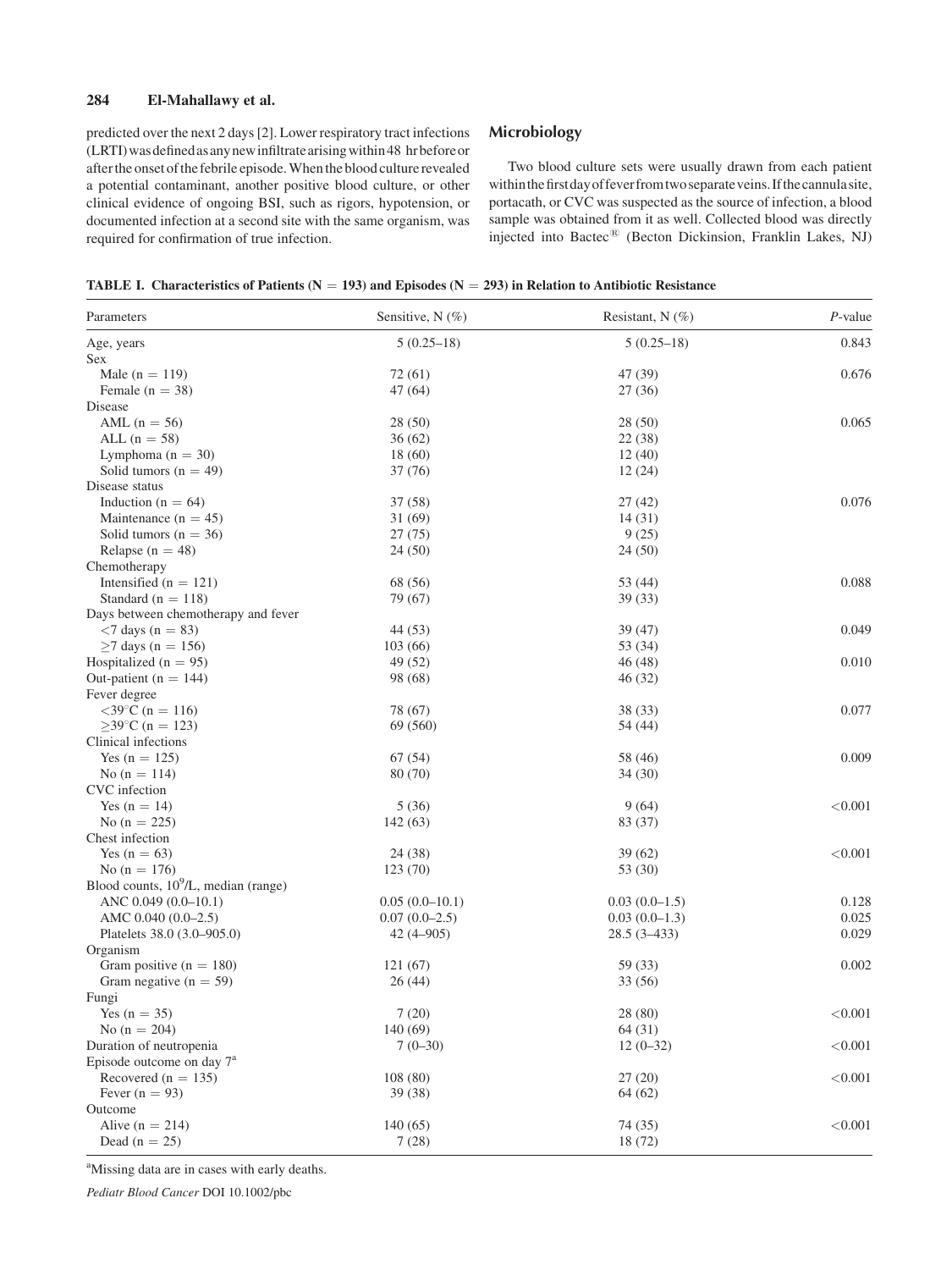culture vials and were incubated in the Bactec  $9050^{\circ}$  incubator. Identification of isolates was carried out utilizing MicroScan<sup>®</sup> dried Gram-negative MIC/Combo and dried Gram-positive MIC/Combo panels Siemens Healthcare Diagnostics Ltd (Sir William Siemens Sq. Frimley, Camberley, UK GU16 8QD) for Gram-negative and Gram-positive organisms, respectively. The panel of antibiotics used for Gram negative included amikacin, amoxicillin-clavulanate, ampicillin-sulbactam, aztreonam, cefepime, cefoperazone, ceftazidime, cefuroxime, ciprofloxacin, gentamycin, imipenim, meropenem, norfloxacin, piperacillin, piperacillin-tazobactam, ticarcillinclavulanate and trimethoprim-sulfamethoxazole; clindamycin, erythromycin, gatifloxacin, gentamycin, levofloxacin, linezolid, moxifloxacin, oxacillin, synercid, tetracycline, and vancomycin were additionally included in the Gram-positive panel. Antimicrobial susceptibility testing was determined by using the criteria established by the National Committee for Clinical Laboratory Standards [8]. The multiresistant organism (MRO) phenotype was defined as diminished susceptibility to  $>$ 3 of the following cephalosporins, fluoroquinolones, aminoglycosides, betalactamase inhibitor combinations, and carbapenems [9]. Blood cultures were performed in parallel with other cultures from existing clinical sites of infection whenever possible.

During this period, children presenting with F&N were routinely hospitalized and treated with empirical double agent broad spectrum parentral antimicrobial therapy. The empirical regimen of hospital guidelines included cefoperazone/sulbactam  $+$  amikacin or cefepi $me + amikacin$ ; but sometimes change between third-generation cephalosporins according to hospital supplies was done. No antibiotic prophylaxis was used. An antifungal was added on day 5 if fever persisted with no clinical or microbiological documentation necessitating shift or addition of antibiotics or if clinically or microbiologically indicated. Antibiotic therapy was continued until the patient became a febrile and ANC exceeded  $0.5 \times 10^9$ /L. The episode was considered to be successfully controlled when fever and clinical signs resolved within 5–7 days. A prolonged episode was defined by persistent fever for more than 7 days, with other measures taken into consideration including the general condition of the patient as regards severity and duration of neutropenia, in addition to any associated clinical focus.

Invasive fungal infections (IFI) were defined according to the criteria defined by the European Organization for Research and Treatment of Cancer (EORTC) [10]. Episodes of fungemia were not counted as episodes of BSI.

## Statistical Methods

Data were analyzed using SPSSwin statistical package version 15. Chi-square test or Fisher's Exact test were used for test relation between qualitative variables. Comparison between two groups regarding numeric variables was done using either Student's t-test or Mann–Whitney test as appropriate. Multivariate analysis was done using binary logistic regression by forward conditional method. AP-value <0.05 was considered significant. All tests were two tailed.

#### RESULTS

#### Patient Characteristics

In the period from July first to end of December 2006, bloodstream infections were detected in 239 febrile neutropenic episodes identified in 193 patients. Of the 239 BSI episodes, 95 (40%) cases Pediatr Blood Cancer DOI 10.1002/pbc

developed F&N while hospitalized, whereas, 144 (60%) were receiving their chemotherapy as outpatients. The patients' age ranged from 3 months to 18 years, with a mean age of  $6.7 \pm 4.8$  years. The patients' characteristics, their diagnoses, and the clinical features of the episodes are listed in Table I.

#### Clinical Features

Fever was the hallmark of episodes, with a mean of 38.9  $\pm$  0.65. Respiratory tract infections were recorded in 63 (26%) episodes. Gastroenteritis manifested by diarrhea, with or without vomiting, and abdominal pain coincided with fever in 45 (19%) episodes. Skin infections (perianal cellulites, ulcers, facial cellulites, skin abscesses, and infected bed sores) and catheter-related infections; were recorded in 28 (12%) and 14 (6%) episodes, respectively. A CDI was considered positive whenever any of the above manifestations were detected; in addition, tonsillitis ( $n = 8$ ), sinusitis ( $n = 2$ ), and viral infection including herpetic lesions ( $n = 5$ ), and chicken pox  $(n = 1)$ . Collectively, a CDI was encountered in 125 (52%) episodes, whereas,  $48\%$  (n = 114) episodes lacked a focus.

A previous F&N with intake of empirical broad spectrum antibiotics was recorded in 105 episodes, while 134 episodes showed no previous F&N. Of those with no previous F&N 32% (n = 17) had an MRO, whereas,  $52\%$  (n = 55) of those with a prior F&N had an  $MRO (P = 0.046).$ 

## Microbiology

Gram-positive organisms (GPC) were the predominant causative agents of BSI, constituting  $75\%$  (n = 180) of isolated organisms, while 25% of infections were caused by Gram-negative organisms (GNR) ( $n = 59$ ). The organisms isolated are summarized in Table II. Of the S. aureus isolated, 59.3% were oxacillin resistant. Among the GNR, non-fermenters were predominant ( $n = 36$ ) and

TABLE II. Pattern of Isolated Organisms From 239 Bactermic Episodes in Pediatric Cancer Cases With Febrile Neutropenia

| Organisms                        | Number $(\%)$ |
|----------------------------------|---------------|
| Gram-positive organisms          | 180           |
| Coagulase negative Staphylococci | 116(48.5)     |
| <i>Streptococcus</i> spp.        | 29(12.1)      |
| Stapylococcus aureus             | 23(9.6)       |
| Micrococci                       | 6(2.5)        |
| Gram-positive bacilli            | 6(2.5)        |
| Gram-negative organisms          | 59            |
| Non-fermenters                   | 36            |
| Acinetobacter sp.                | 20(8.4)       |
| Pseudomonas sp.                  | 13(5.4)       |
| Stenotrophomonas maltophilia     | 1(0.4)        |
| Chryseobacteria meningosepticum  | 1(0.4)        |
| Rolastonia picketti              | 1(0.4)        |
| Enterobactericae                 | 23            |
| E. coli                          | 9(3.8)        |
| Klebsiella spp.                  | 6(2.5)        |
| Enterobacter spp.                | 2(0.8)        |
| Salmonella spp.                  | 1(0.4)        |
| Serratia spp.                    | 1(0.4)        |
| Yersenia spp.                    | 1(0.4)        |
| Kluyvera ascorbata               | 2(0.8)        |
| Unidentified GNR                 | 1(0.4)        |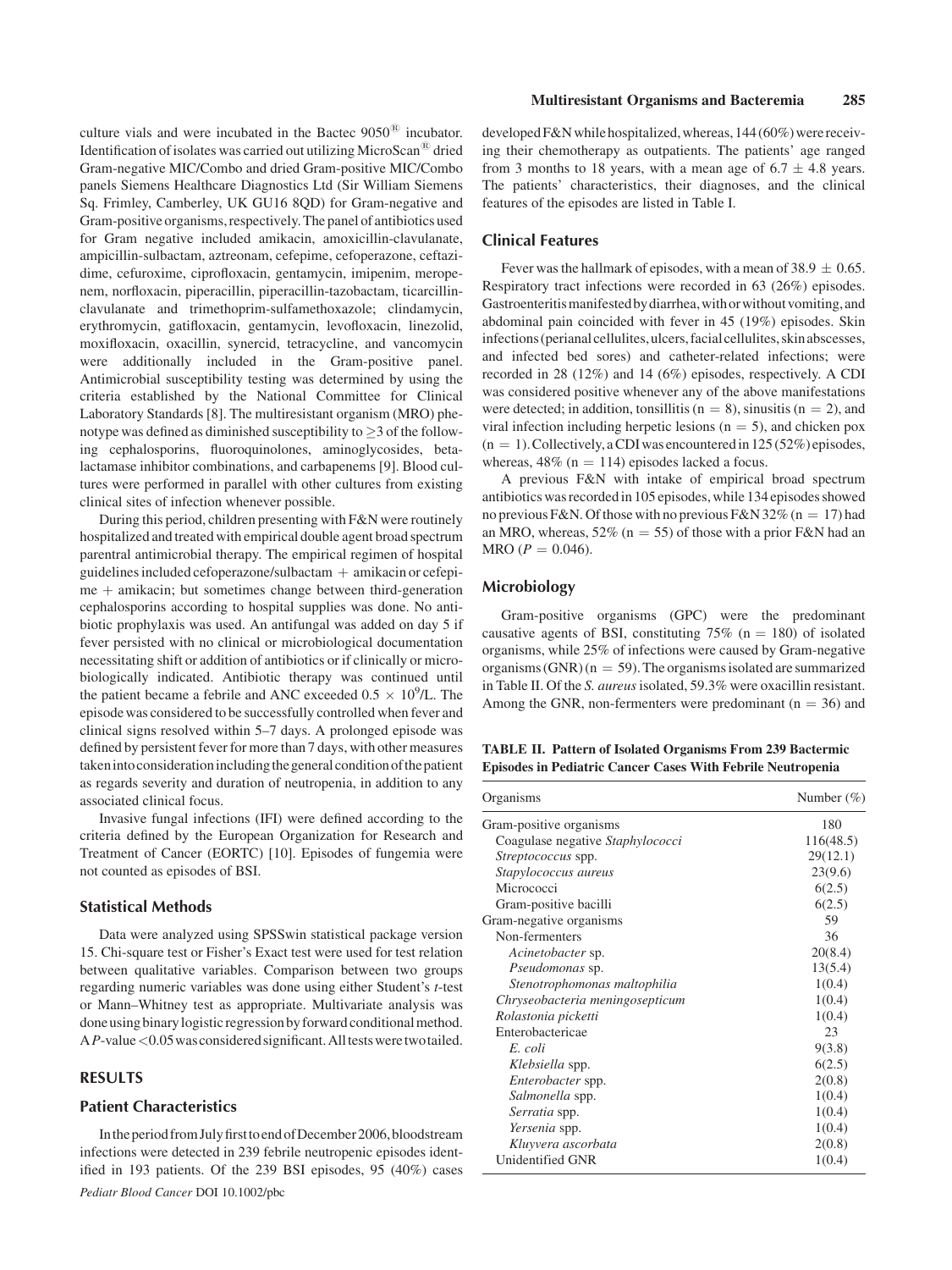

Fig. 1. Percentage of multiresistance among isolated organisms. CoNS, coagulase negative Staphylococci; Strept, Streptococcal sp; S. aureus, Staphylococcus aureus; Acineto, Acinetobacter sp; Ps aerug, Pseudomonas aeruginosa; E. coli, Escherechia coli; Kleb, Klebsiella sp. [Color figure can be viewed in the online issue, which is available at wileyonlinelibrary.com]

Enterobactericae were isolated from 23 cases (9.6%). Antibiotic resistance was encountered in 92/239 episodes (38.4%). The relation between antibiotic resistance and different parameters studied are summarized in Table I. Figure 1 demonstrates the percentage of resistance in major groups of isolates. Thirty-five episodes (15%) were identified as proven or probable IFI according to EORTC criteria.

#### Course and Outcome

Recovery at day 4 of fever was recorded in 106 (44%) episodes. Recovery in  $\leq$ 7 days was documented in 135/239 (57%) episodes. Antibiotics were still administered after 7 days in 124 (52%) episodes, and an antifungal was added by day 5 in 112 (47%) episodes. Crude mortality was 10.4% (25/239), with 60% infection attributablemortality, 15/25. Figure 2illustratesthe relation between course and outcome of episodes with antibiotic resistance. Factors significantly related to multidrug resistance on univariate analysis were entered in a multivariate logistic regression model to identify independent factors influencing MIC. These factors were infection with Gram-negative organism, time between chemotherapy and onset of episode <7 days and presence of chest and fungal infections with an odds ratio and 95.0% confidence interval of 3.25(1.64–6.46), 2.37(1.21–4.62), 2.76(1.35–5.68), and 6.83(2.62–17.79), respectively.

### **DISCUSSION**

In this prospective cohort study, it was evident that MRO isolated from blood cultures of febrile neutropenic cancer patients is a major concern, asMRO constituted approximately 40% (38%) of causative agents of BSI. Multiresistant isolates were significantly associated with fever at day 4, persistent fever at day 7, and longer episode duration with patients staying more time in the hospital with substantial added risks. In addition MRO were significantly associated with increased overall mortality. Thus, multiresistant pathogens were accompanied with higher morbidity and mortality in bacteremic pediatric cancer patients with chemotherapy-related neutropenia. Pediatr Blood Cancer DOI 10.1002/pbc

shift towards more Gram-positive isolates from blood-cultures [2,11]. This was confirmed in the present study as GPC constituted 75% of causative agents of BSI. However, multiresistance was twice as common with GNR compared to GPC (56% of GNR vs. 33% of GPC). In addition, Gram-negative organisms were significantly associated with morbidity and mortality in the present study. However, there is a recent trend ofincreasing GNR with an increased trend of GNR developing resistance to commonly used antibiotics in some centers [12,13]. In the latter study, 46% of causes of BSI were GNR with more than 40% of enterobacteria showing an extended-spectrum beta-lactamase phenotype, and 20% of nonfermenting Gram-negative bacilli were multiresistant to tested antibiotics [14].

There is substantial evidence on a global scale for a significant

In the current study, there was a change in pattern of GNR compared to previous surveillance studies in the same institution [15]; with a recent predominance of Acinetobacter species. Nowadays, multiresistant Acinetobacter species are among the challenging pathogensin criticallyill patients [16]. Thus, continuous surveillance studies should be done to detect changes in pattern of pathogens in a given healthcare facility as modifications in the guideline practice of empirical therapy should be guided by the local pathogen profile.

The relationship between MRO and antimicrobial use was investigated in a study done over a 13-year period and demonstrated that the significant rise in resistant GNR was significantly correlated with increased consumption of broad spectrum antibiotics; namely extended-spectrum cephalosporins, beta-lactam-betalactamase inhibitor combinations, carbapenems, fluoroquinolones, and aminoglycosides [17]. Similarly, the findings of the present study revealedthata previousF&Nwithintake of broad spectrumantibiotic therapy was an important predisposing factor for multiresistance.

It is suggested that combination therapy given as empirical therapy to patients with F&N might increase the likelihood of antibiotic resistance. A meta-analysis compared clinical outcomes for beta lactam-aminoglycoside combination therapy versus beta lactam monotherapy for sepsis including 64 trials, randomizing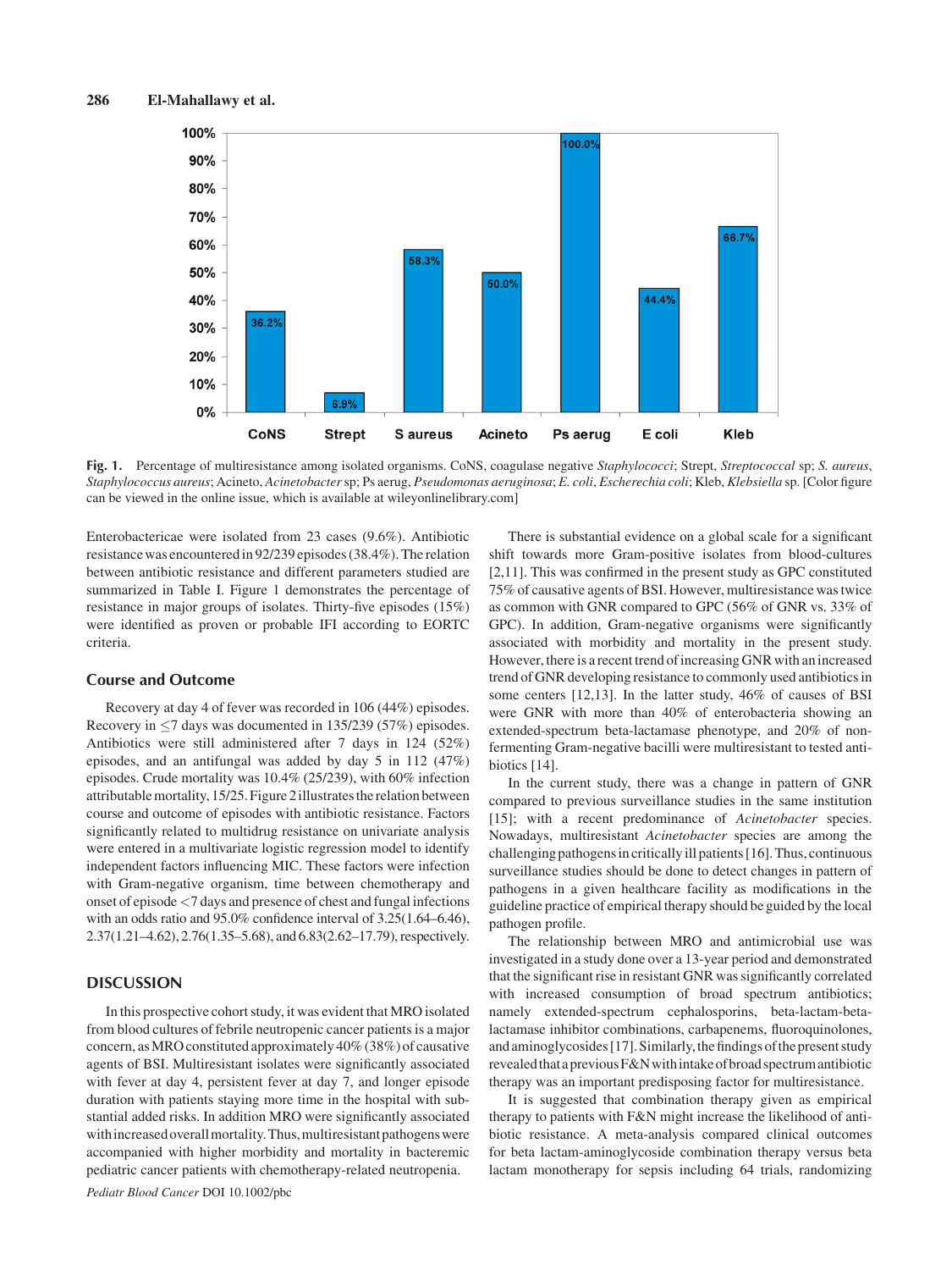

Fig. 2. The relation between course and outcome of bacteremic episodes with antibiotic resistance. MRO, multiresistant organisms.

7,586 patients [18]. This study concluded that the addition of an aminoglycoside to beta lactams for sepsis offered no advantage to beta-lactams alone, with; however, an increased risk of renal damage associated with combination therapy [18]. Further studies exploring the effect of monotherapy versus combination empirical therapy on development of antibiotic resistance in F&N may help clarify this question.

Other risk factors significantly associated with an MRO included hospitalization prior to developing F&N, the presence of a clinically documented focus of infection, especially CVC infections and respiratory tract infections, reduced counts, and longer Pediatr Blood Cancer DOI 10.1002/pbc

duration of neutropenia. Similarly, antibiotic resistance to fluoroquinolone was associated with prolonged neutropenia and CVC infections; the use of levofloxacin prophylaxis was the most significant risk factor predisposing to antibiotic resistance on multivariate analysis [6]. In addition, patients with cancer often require recurrent hospitalization with prolonged exposureto hospital environment and antibiotics. Thus, they are more susceptible not only to different bacterial infections but also to infection with antibiotic resistant organisms [19].

By multivariate analysis, pneumonia, GNR bacteremia, <7 days between chemotherapy and fever, and fungal infections were significantly associated with MRO in the current study. Similarly, in a study to evaluate risk factors for longer length of stay and mortality among hospitalized febrile neutropenic children with cancer, pneumonia and fungalinfections were associated with eight- and fivefold increase in the risk of death, respectively [1]. In the present study, 45% (28/59) of the multiresistant GPC were accompanied by documented fungal infection. This finding, in addition to the afore-mentioned risk factors, stress the necessity of searching for an explanation to multiresistance in pediatric neutropenic patients with BSI.

The present study demonstrated that MRO isolated from blood cultures of febrile neutropenic cancer patients significantly contributed to adverse outcome in patients with fever and neutropenia. The MRO phenotype had a direct impact on course and outcome of bacteremic episodes in our patients. Previous intake of antibiotics, hospitalization, clinically documented infection besides bacteremia, lower counts, longer duration of neutropenia, and type of incriminated organisms were all significantly associated with higher incidence of multiresistance. Of these risk factors, infection with Gram-negative organisms, time between chemotherapy and onset of an episode <7 days and presence of chest and fungal infections were significantly associated with a multiresistant phenotype on multivariate analysis.

Close follow-up of the emergence of resistance with better understanding of underlying mechanisms of resistance should provide key data to circumvent this problem. In addition, expansion of risk-based therapy in neutropenia together with possible use of monotherapy whenever practical, should be studied further.

## **REFERENCES**

- 1. Basu S, Fernandez I, Fisher S, et al. Length of stay and mortality associated with febrile neutropenia among children with cancer. J Clin Oncol 2005;23:7958–7966.
- 2. Mendes AV, Sapolnik R, Mendonca N. New guidelines for the clinical management of febrile neutropenia and sepsis in pediatric oncology patients. J Pediatr (RioJ) 2007;83:S54–S63.
- 3. Roberts R, Hota B, Ahmad I, et al. Hospital and societal costs of antimicrobial-resistant infections in a Chicago teaching hospital: Implications for antibiotic stewardship. Clin Infect Dis 2009; 49:1175–1184.
- 4. Howard DH, Scott RD, Packard R, et al. The global impact of drug resistance. Clin Infect Dis 2003;36:S4–S10.
- 5. BaileyLC,Reilly AF,Rheingold SR. Infectionsin pediatric patients with hematologic malignancies. Semin Hematol 2009;46:313-324.
- 6. Cattaneo C, Quaresmini G, Casari S, et al. Recent changes in bacterial epidemiology and the emergence of fluoroquinoloneresistant Escherichia coli among patients with hematological malignancies: Results of a prospective study on 823 patients at a single institution. J Antimicrob Chemother 2008;61:721–728.